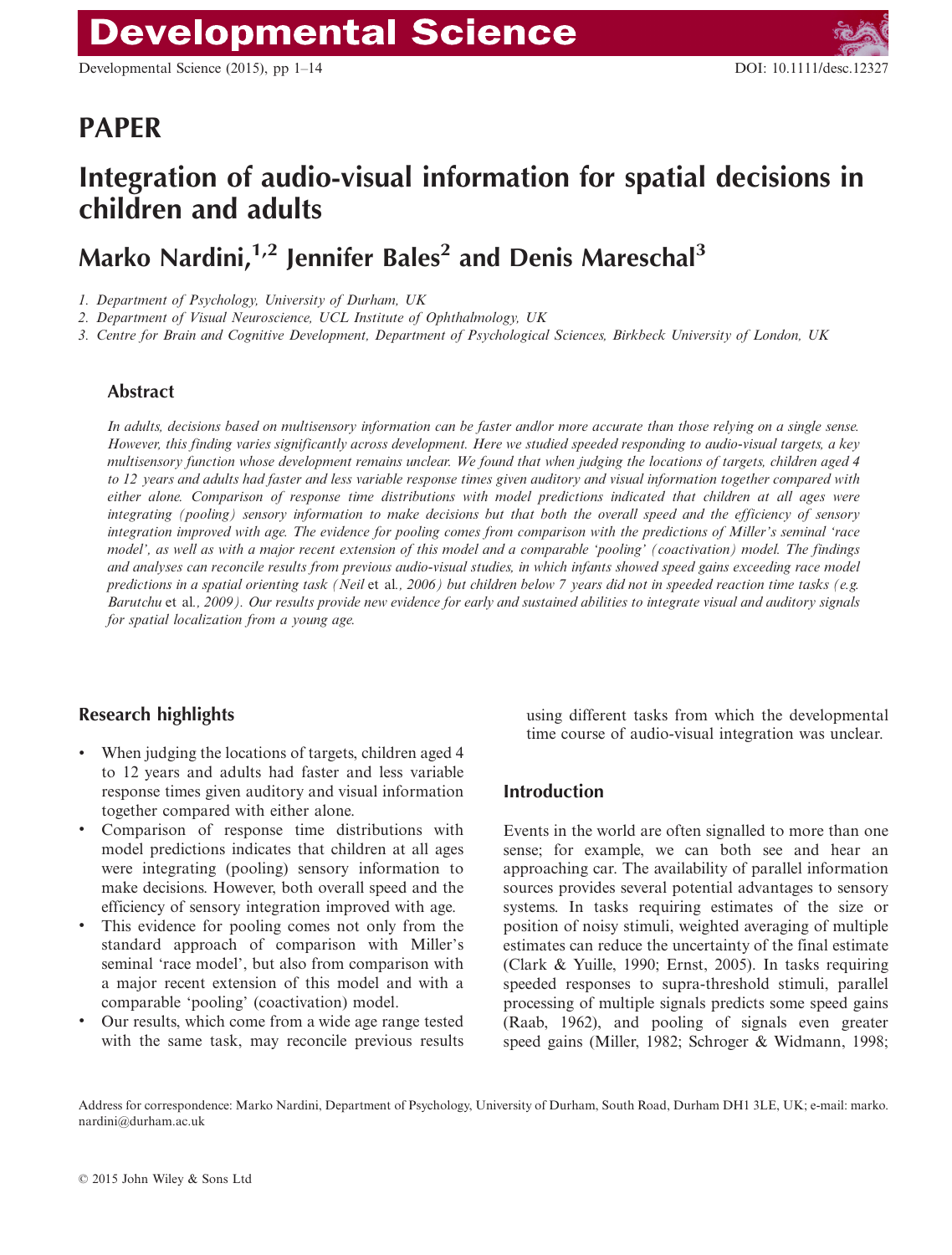Townsend & Wenger, 2004). How these kinds of sensory optimizations emerge over the course of human development is currently unclear. Although multisensory links develop early in childhood (e.g. Lewkowicz & Turkewitz, 1981; Bahrick & Lickliter, 2000), abilities to improve perceptual precision by integrating multiple sensory cues have not been observed until after the age of 8 years (Gori, Del Viva, Sandini & Burr, 2008; Nardini, Jones, Bedford & Braddick, 2008; Nardini, Bedford & Mareschal, 2010; Gori, Sandini & Burr, 2012; Nardini, Begus & Mareschal, 2013; Petrini, Remark, Smith & Nardini, 2014). In tasks measuring response speed, development with age of advantages for multi- vs. uni-sensory stimuli has been inconsistent across different tasks (Neil, Chee-Ruiter, Scheier, Lewkowicz & Shimojo, 2006; Barutchu, Crewther & Crewther, 2009).

Here we studied the development of speeded localization of audio-visual targets from 4 years. The development of abilities to speed up response times given parallel auditory and visual information is currently unclear. A central question for behavioural studies is whether multisensory response time advantages are within the range that can be explained by the seminal 'race models' which have been used to predict gains that can be simply due to parallel processing of two signals (Raab, 1962; Miller, 1982). Because of trial-to-trial variability in response times based on any single channel, an observer who responds based on the fastest single channel on each trial (i.e. via a 'race' between signals) can make predictable speed gains. When speed gains exceed those predicted by a race, they have been interpreted as arising instead from the pooling of signals by a multisensory decision mechanism (Miller, 1982; Schroger & Widmann, 1998). At 8–10 months, infants orienting spontaneously to audiovisual targets have shown speed gains exceeding those of a race model (Neil et al., 2006). In contrast, when children had to press a button in response to a central target, the ability to out-perform a race model first emerged much later, at 7 years (Barutchu et al., 2009) or 10–12 years (Brandwein, Foxe, Russo, Altschuler, Gomes et al., 2011), andwas not present at all older ages (Barutchu et al., 2009; Barutchu, Danaher, Crewther, Innes-Brown, Shivdasani et al., 2010). One potentially important difference between these studies is that infants, but not older children, were moving their eyes and head to localize stimuli whose spatial locations changed from trial to trial.

In addition, a recent re-formulation of the classic race model has shown that some speed gains relative to the classic model can in fact still be explained by parallel processing, if the need to process two signals adds variability to decision times (Otto & Mamassian, 2012). Importantly, this calls into question previous evidence for multisensory integration based on the classic model (e.g. Schroger & Widmann, 1998; Hughes, Reuter-Lorenz, Nozawa & Fendrich, 1994), including all the developmental studies to date (Neil et al., 2006; Barutchu et al., 2009; Barutchu et al., 2010; Brandwein et al., 2011; Barutchu, Crewther, Fifer, Shivdasani, Innes-Brown *et al.*, 2011). The course of development of these mechanisms is therefore extremely unclear.

An important neural substrate for auditory-visual integration is the superior colliculus (SC), associated with spatial localization for oculomotor and orienting responses (Stein & Meredith, 1993). Multisensory receptive fields of SC neurons are known from animal models to develop postnatally in an experience-dependent manner (Wallace, Wilkinson & Stein, 1996; Wallace & Stein, 1997; Stein, Stanford & Rowland, 2009). These neurons may support pooling of auditory and visual information, as they respond to either signal, and can show 'superadditive' properties in responding more strongly to both signals together than to either alone. Additional, cortical mechanisms for auditory-visual integration have also been described in human adults (Molholm, Ritter, Murray, Javitt, Schroeder et al., 2002; Martuzzi, Murray, Michel, Thiran, Maeder et al., 2007; Noppeney, Ostwald & Werner, 2010). A developmental behavioural and ERP study (Brandwein *et al.*, 2011) found speed gains exceeding race model predictions only in groups aged 10 years and above (but not 7–9 years), and an overall correlation between behavioural speed gains and differences in summed single-cue and combined-cue evoked potentials at a fronto-central scalp region. This illustrates the contribution of at least one cortical mechanism to the development of audio-visual integration. There are likely to be multiple auditory-visual integration mechanisms, sub-cortical and cortical, whose relative contributions to multisensory processing may be task-dependent, and could develop at different rates in childhood. We reasoned that speed gains should be particularly evident for spatial localization of targets, a task which could tap into the spatial coding provided by the superior colliculus, once this system for integration of spatial auditory and visual signals has developed. To study speeded audio-visual localization, similarly to a previous study with infants (Neil *et al.*, 2006) but in contrast with studies in which older children responded to a central target (Barutchu et al., 2009; Barutchu et al., 2010; Brandwein et al., 2011), we used a task in which participants judged whether an audio- and/or visual target was presented to their left or right. To evaluate whether performance could be explained by parallel processing of signals, we compared distributions of response times with predictions of the classic race model (Miller, 1982), a recently formulated extended race model (Otto & Mamassian, 2012), and a pooling ('coactivation') model.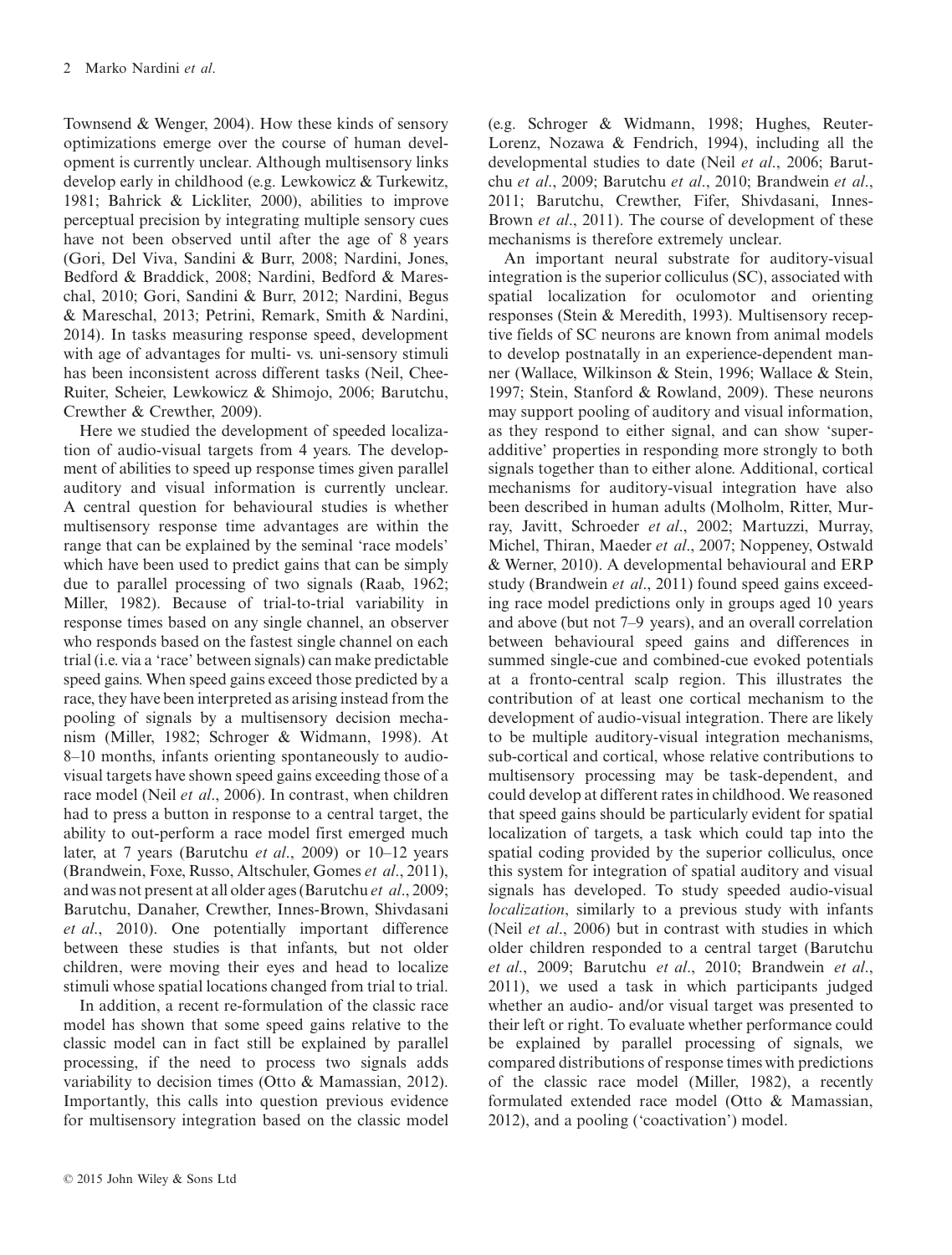## Methods

### **Participants**

Participants were aged 4 (mean  $(SD)$  age = 4.7  $(0.3)$  years,  $n = 17, 7$  male), 5 to 6 (mean (SD) age = 6.1 (0.6) years,  $n = 21$ , 11 male), 7 to 8 mean (SD) age = 8.0 (0.6) years,  $n = 32$ , 18 male), 9 to 11 (mean (SD) age = 9.9 (0.5) years,  $n = 25$ , 12 male), or were adult (mean (SD) age = 25.6 (5.0) years,  $n = 26$ , 11 male). An additional six participants (five aged 4 years, one aged 5 years) who had fewer than 24 valid trials in any condition were excluded (see Analysis). Participants were recruited from a database of volunteers and from schools in London. The study protocol was in accordance with the Declaration of Helsinki and was approved by the local ethics committee. Participants were tested with parents' or their own informed consent.

### Stimuli and procedure

Participants pressed buttons to indicate whether stimuli appeared to the left or to the right of fixation. There were four trial types: those in which stimuli were an auditory  $(A)$  beep, a visual  $(V)$  flash, a simultaneous auditoryvisual  $(AV)$  beep and flash on the same side; or blank  $(B)$  trials in which there was no stimulus. Stimuli appeared at unpredictable intervals of 500–1000 ms after the fixation cross disappeared. The purpose of the blank trials, together with the variable interval, was to make the stimulus onsets less predictable. Stimuli were presented on a monitor subtending 39.4° visual angle from a distance of 65 cm while using a chin rest. Fixation was monitored using a remote eye tracker (EyeLink 1000, SR Research, Mississauga, Ontario, Canada). Stimuli were presented using the Psychophysics Toolbox for Matlab (Brainard, 1997). Testing was carried out in a quiet space with low ambient light. The monitor had a background luminance of  $0.5$  cd/m<sup>2</sup>. Each trial began with participants fixating a central 1° cross. After 300 ms in which eye position, as determined by the eye tracker, remained within a 2.4° radius of the centre of the cross, the cross disappeared. After a randomly chosen interval between 500 and 1000 ms (in steps of 100 ms), during which participants maintained eye position within the central 2.4° region, one of the four trial types  $(A, V, AV$  or B) took place. If participants moved their eye position out of the central region during the interval, the fixation cross was shown again and the trial was restarted.

Participants completed up to eight blocks, each block containing six trials each of the four different types randomly mixed, with stimuli appearing equally often on the left or right within each block and stimulus type. On auditory  $(A)$  trials, a 100 ms 2 kHz 84 dB SPL pure tone was played by a speaker mounted at the edge of the screen, 26.9° to the left or right of the screen centre. On visual (V) trials, a circular 100 ms  $1^{\circ}$  13.9 cd/m<sup>2</sup> flash was presented 20.3° to the left or right of the screen centre. On audio-visual  $(AV)$  trials, both the sound and the flash were presented simultaneously on the same side of the screen. Auditory and visual intensities were at values established during piloting to elicit similar mean response times. To achieve this, the visual stimulus had to be made relatively low-contrast and the auditory stimulus relatively loud. The small (6.6°) offset between the targets' auditory and visual locations was due to the experimental setup, in which sounds were delivered by loudspeakers fixed to the sides of the monitor.

Participants had the forefinger of each hand positioned over a response button, located in front of them on their left and right at a comfortable distance. They were instructed to press a button as quickly as possible to indicate the side on which each target appeared. On a correct press of the button the target was replaced with an image of one of a set of farmyard animals. For younger children, these animals formed the basis for a secondary game whose purpose was to maintain their interest in the task. Children kept track of how many times a particular animal appeared and, after a set number of times, the experimenter moved a counter on a board game. The children could win stickers on the basis of the board game. All data collection was carried out by an experimenter expert in testing children. To keep the test feasible with children as young as 4 years, participants were permitted to take breaks from being on the chin-rest, for example to look at the board game, or to take a break when they wished. Participants were also allowed to stop before the end of eight blocks if they wished. After each trial was complete, the experimenter pressed a key to initiate the next trial. This allowed the experimenter to maintain an appropriate pace for participants of all ages, including, for younger participants, time for the board game or breaks as needed. The next trial began with a fixation cross as described above. The study was preceded by a block of five practice trials, which was repeated if necessary.

#### Analysis of response times

Correct responses at times of up to 2500 ms were retained for analysis. Within this range, all groups except adults showed a subset of early responses at very low latencies that are assumed to be false alarms unrelated to the stimulus. Such responses are normally excluded by use of a criterion, e.g. 100 ms in Otto & Mamassian (2012). In our study, which included age groups with very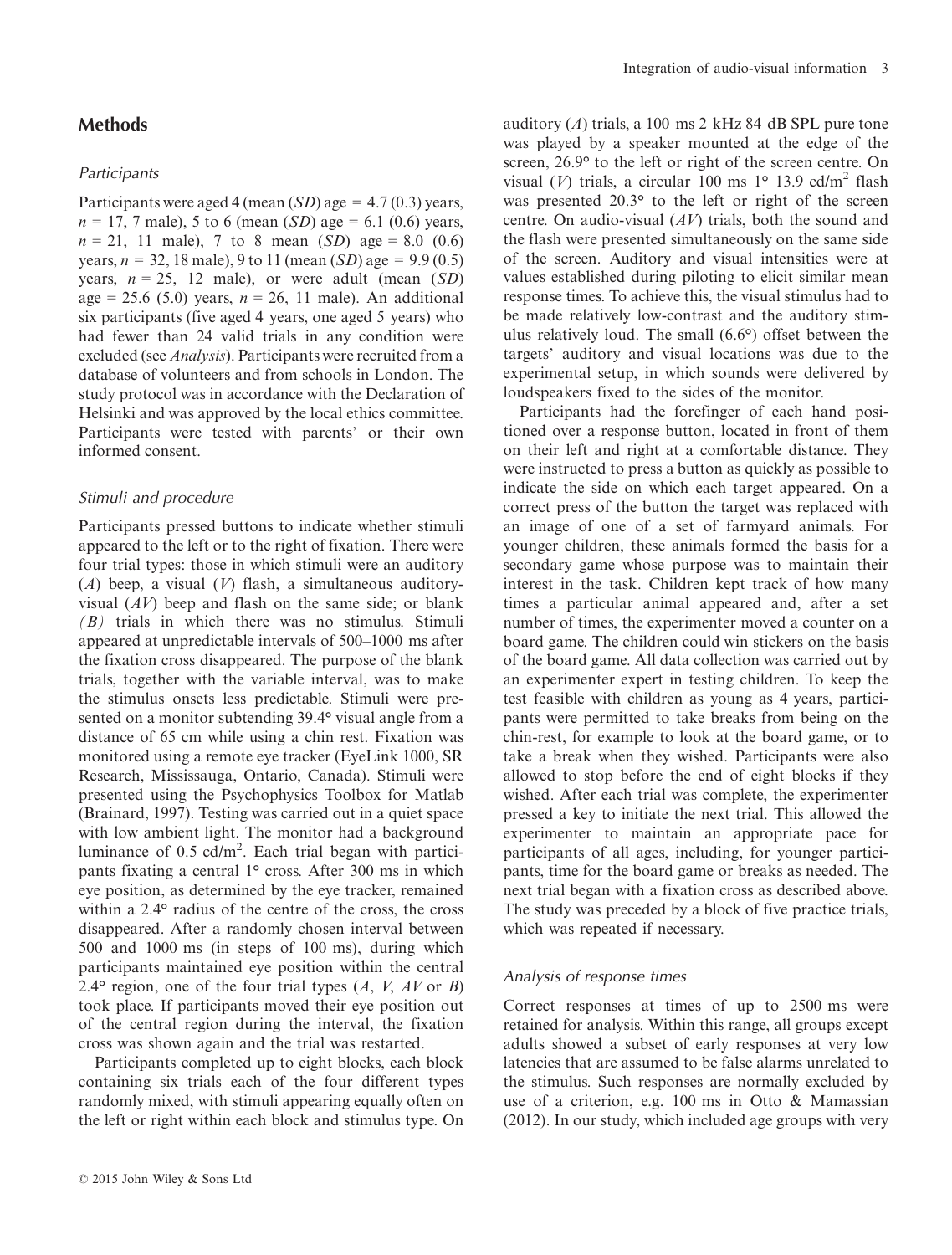different response time distributions, setting a single criterion across all age groups would be unlikely to capture the 'early' cut-off correctly at all ages. To ensure that comparisons of the main distribution across age groups were valid, and that all ages exclude the 'early' outliers that cannot be well fitted by the models as part of the main distribution of reaction times, we set an individual criterion for each age group by identifying a break-point between the normal distribution of reaction times and early outliers. Based on this, 3.4% or fewer trials were excluded at any age. See Data S1 and Supplemental Figure S1 for full details. Participants who had at least 24 correct trials remaining in the (lower criterion – 2500 ms) range in all three stimulus conditions were included in the analysis. Compared with the maximum possible number of valid trials over the whole experiment, 144, the mean (SD) numbers of trials of those included in the analysis were 119.9 (10.3) at age 4, 127.8 (9.6) at 5–6, 132.2 (6.4) at 7–8, 137.5 (4.6) at 9–11, and 141.4 (2.1) in adults. Descriptive statistics (mean and SD of response times) were calculated for each subject and condition, and means of these were calculated and compared using ANOVA and *t*-tests.

#### Model predictions

A crucial question is whether any speed gains when responding to two signals given together vs. either alone can be explained by parallel processing, or whether they indicate that signals are being combined (pooled). To answer this, we compared empirical distributions of AV response times with the predictions of three models: the classic race model (Miller, 1982), an extended race model (Otto & Mamassian, 2012), and a pooling (coactivation) model. These models aim to predict the AV distribution based on the separately measured  $A$  and  $V$  distributions, together with assumptions about the information processing operations that underlie response times. The three models are shown schematically in Figure 1a–c and described in outline below; full details are given in the Data S1.

#### Classic race model

Miller's (1982) classic formulation of the race model has been widely used to analyse response times in previous multisensory studies with adults (e.g. Schroger & Widmann, 1998; Hughes et al., 1994) and children (Neil et al., 2006; Barutchu et al., 2009; Barutchu et al., 2010; Brandwein et al., 2011; Barutchu et al., 2011); Figure 1a. Model predictions for combined-cue condition AV are calculated from cumulative distributions of A and V response times. The model prediction ('Miller's bound';



Figure 1 (a) Models predict how incoming sensory evidence is accumulated until a decision is made. Here, auditory and visual sensory evidence for the presence of a stimulus  $(S_A, S_V)$ is accumulated until it passes a threshold  $(y)$ , which triggers a response. In Miller's (1982) model, each channel accumulates evidence independently, and decisions are made via a race between (logical 'OR' operation on) their outputs. The model assumes an interaction between channels (dotted lines) leading to a negative correlation between their distributions of response times (RTs) as well as context invariance (see text). (b) The extended race model (Otto & Mamassian, 2012) does not assume context invariance, but allows that processing two stimuli at once may add variability (random noise) to  $accumulation$  times, described by a free parameter  $\eta$ . A second parameter  $\rho$  describes the between-channel interaction. (c) In the pooling (coactivation) model, decisions are made based on evidence pooled from both channels. A correlation parameter  $\rho$  plays the same role as in (c). An efficiency parameter  $(\varepsilon)$ describes the efficiency of pooling when two inputs must be accumulated at once.

see Data S1 for full details) is given simply by the sum of the cumulative  $A$  and  $V$  distributions. Importantly, the model does not aim to capture performance, but rather to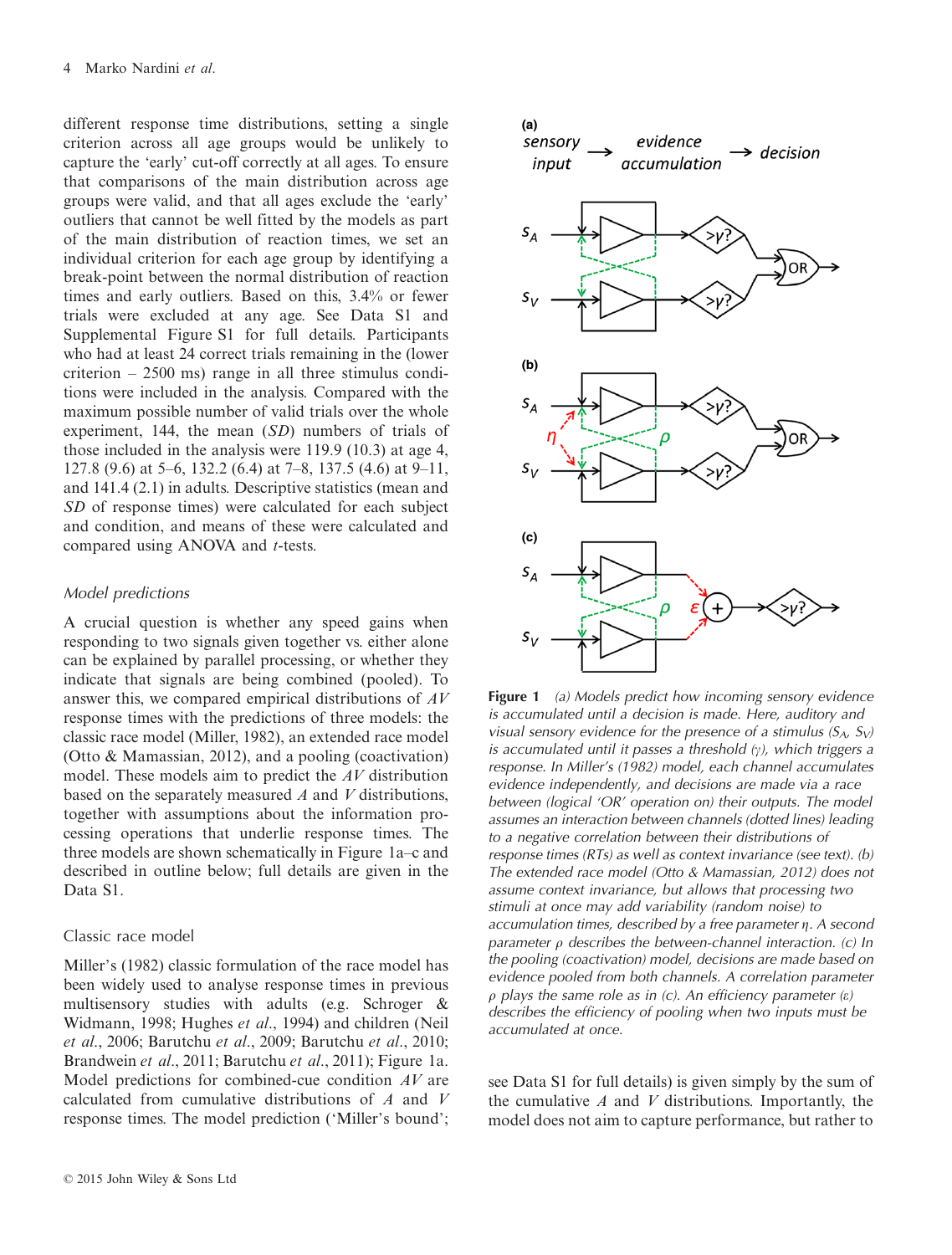state the upper limit on the speed gains theoretically possible via a race between channels. To do so, the model assumes (1) negative correlation between channels (see Figure 1a), an extreme case predicting the greatest RT benefits (see Data S1), and (2) 'context invariance' (Luce, 1986): that the system's processing of one signal (e.g. A) is the same when  $A$  is the only signal present and when a second signal is also present (e.g.  $AV$ ). If no further assumptions are made, then response times faster than this bound cannot be explained by parallel processing. Times faster than this prediction have traditionally been interpreted as showing evidence for pooling of signals. In the present study, we used this approach to compare  $AV$ reaction times with Miller's bound prediction.

#### Extended race model

It is possible that processing one signal may come at some cost to processing the other. In that case, the 'context invariance' assumption embodied in Miller's classic (1982) model does not hold. In a recent extension of Miller's race model, Otto and Mamassian (2012) argued that Miller's bound could be exceeded at low quantiles if parallel processing of signals made response times more variable than in single-cue conditions. Increased variability would make the fastest times faster and the slowest times slower than model predictions. Indeed, this is the observed pattern in previous data sets, including those from developmental visualauditory studies (Neil et al., 2006, Figure 3b; Barutchu et al., 2009, Figures 3b, 3c, 3d; Barutchu et al., 2010, Figure 3; Brandwein *et al.*, 2011, Figure 2). However, the violation only at lower quantiles may also be explained by consideration of only the extreme case of total negative correlation. Otto and Mamassian developed an extended race model predicting two-cue response time distributions from single-cue distributions with the degree of correlation as a free parameter ( $\rho$ ; see Figure 1b). They also did not assume context invariance, but that processing two signals in parallel could add variability to response times; this added variability was a second free parameter  $(\eta)$ . When  $\eta = 0$  and  $\rho = -1$ , the model is equivalent to Miller's model. They showed that for sensory tasks with arbitrary pairings of stimuli (motion and tone, motion and colour), a classic race model analysis showed violations of Miller's bound. This result would previously have been considered to provide good evidence for pooling of signals. However, they were able to account for the distribution of responses by parallel processing in which signals were moderately negatively correlated, and parallel processing of two signals added some variability to response times. This analysis poses a significant challenge to

Accordingly, in the present study we also fitted the extended race model with free parameters for correlation  $(\rho)$  and noise  $(\eta)$  to each participant's response time distributions. We used the approach described in Otto and Mamassian (2012); see Data S1 and the article for full details. The approach relies on fitting normal distributions to reciprocal response times (i.e. 1/RT, which are response *rates*; the fitted distributions are 'recinormal distributions'). Model predictions are made in the 1/RT domain. Recinormal distributions typically provide good fits to reaction time data, and can be interpreted as reflecting normally distributed variability in the drift of an evidence accumulation mechanism (see Otto & Mamassian, 2012; Reddi, Asrress & Carpenter, 2003; Carpenter & Williams, 1995).

### Pooling (coactivation) model

It has often been assumed that reaction time benefits exceeding those predicted by race (parallel channels) models show evidence for 'coactivation', or the pooling of sensory signals. In the audio-visual domain, conclusions about pooling based on inabilities of race models to fit the data have been the standard approach (e.g. in Hughes et al., 1994; Schroger & Widmann, 1998; Neil et al., 2006; Barutchu et al., 2009; Barutchu et al., 2010; Brandwein et al., 2011; Barutchu et al., 2011). Clearly, the strongest conclusions about the processing of sensory signals would come from a direct comparison of race and coactivation models. In the case of a model with free parameters, like the extended race model (Otto & Mamassian, 2012), some degree of fit to the data is expected. In that case, it would be difficult to make reliable conclusions about pooling without an explicit comparison to the fit provided by an alternative pooling model. For this reason we also formulated a pooling (coactivation) model.

There have been detailed studies describing theoretical properties of information processing systems using single or combined channels, particularly by Townsend and colleagues. These have included the formulation of reaction time predictions for 'coactivation' as well as for parallel channels (e.g. Grice, Canham & Boroughs, 1984; Miller, 1986; Schwarz, 1989; Diederich, 1995; Townsend & Nozawa, 1995; Townsend & Wenger, 2004; Townsend & Eidels, 2011). For our analysis, we formulated a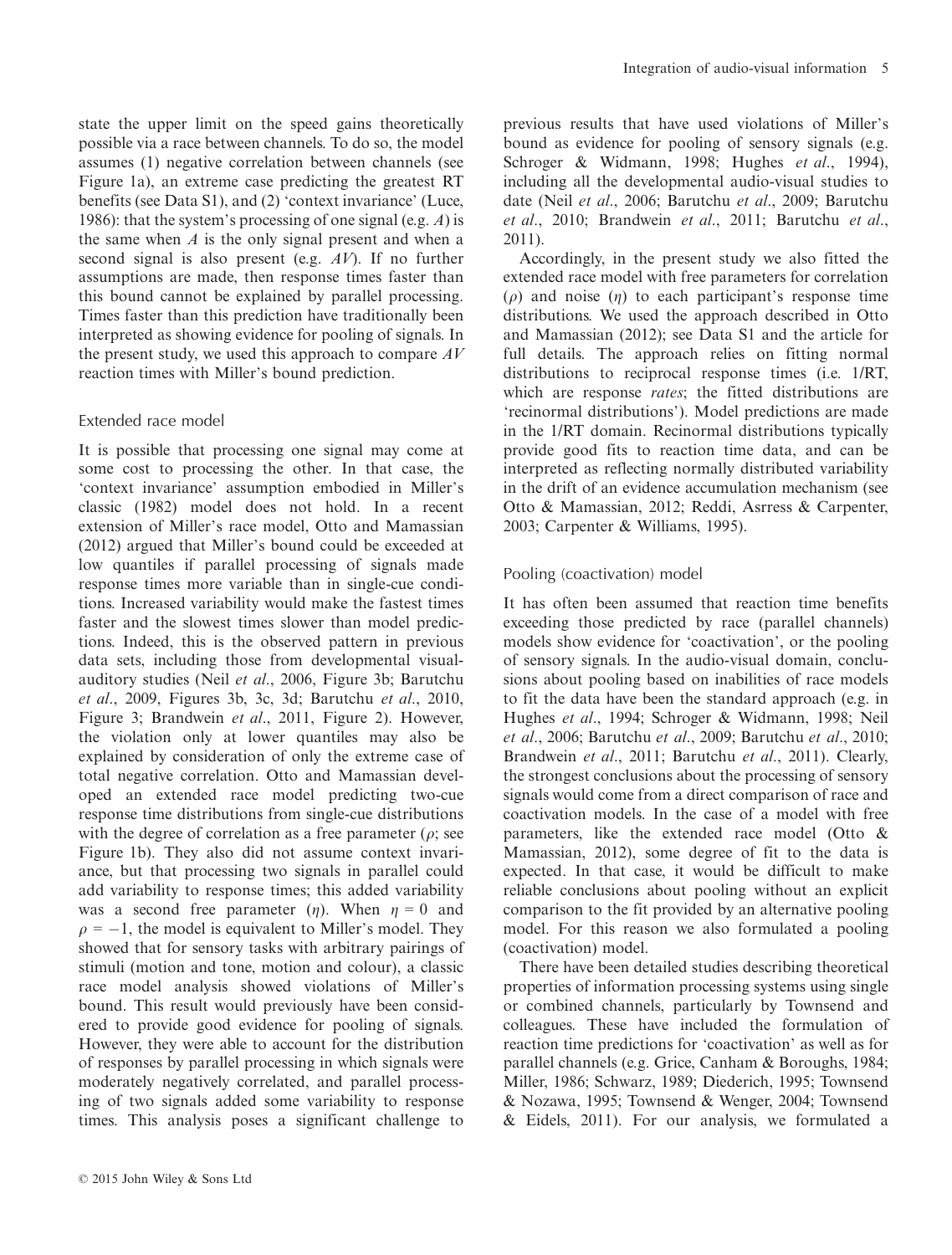coactivation model which combines the approaches of Otto and Mamassian (2012) and of Townsend and colleagues (Townsend & Wenger, 2004; Townsend & Eidels, 2011); see Figure 1c.

Above, we described how a race between parallel signals can in theory lead to reaction time improvements relative to those based on a single signal. Here we describe how pooling of signals can also lead to reaction time improvements. We then introduce the coactivation model that we used to analyse our data.

Sensory decision-making can be understood to depend on the accumulation over time of evidence in favour of a hypothesis (for reviews, see Bogacz, Brown, Moehlis, Holmes & Cohen, 2006; Gold & Shadlen, 2007). If multiple independent sources of evidence for a hypothesis are available (e.g. both auditory and visual evidence that a stimulus is present), then evidence will be accumulated at a faster rate than when only one source is available, and will therefore (given a constant decision bound) produce faster reaction times. An increase in the rate of evidence accumulation also leads to less variable reaction times.<sup>1</sup> Pooling two estimates rather than relying on just one would therefore be expected to result in faster accumulation of sensory evidence, and faster and less variable reaction times.

Our coactivation model (Figure 1c) predicts cumulative distributions of two-cue response times for a participant responding based on pooled evidence from two redundant sensory signals. Model predictions for the distribution of  $AV$  rates are made based on A and V distributions and two free parameters; correlation between signals  $(\rho)$  and the efficiency of pooling  $(\varepsilon)$ . As in the extended race model, predictions are made in the  $1/t$  domain. Reciprocal response times (i.e. response rates) are modelled as coming from a normal distribution whose mean is the mean rate of responding, and whose variance is the variance in this rate. The rate can be understood to be proportionate to the rate at which evidence is accumulated towards a decision bound (Bogacz et al., 2006; Gold & Shadlen, 2007). The special case of perfect efficiency ( $\varepsilon = 1$ ) is equivalent to context invariance, but as in the extended race model context invariance is not assumed. Full details are in the Data S1.

# **Results**

## **Accuracy**

Mean percentages of correct left / right responses (within the range of times between each group's 'early' cut-off and 2500 ms, and for participants who provided enough valid trials in each condition to be in the main analysis) were 94.7% at 4, 97.2% at 5–6, 97.3% at 7–8, 98.6% at 9– 10 years, and 99.1% in adults. In other words, while the youngest children made occasional errors, older children and adults almost never did.

## Response times

We first analysed changes in mean and standard deviation (SD) of correct response times by age and condition. Overall, both the mean (Figure 2a) and the standard deviation (Figure 2b) of response times decreased with age. An ANOVA of mean response times (Figure 2a) revealed that there were main effects of Stimulus,  $F(2, 348) = 53.5, p < .001$  and of Age,  $F(4, 4)$  $348 = 80.0, p < .001, but no interaction, F(8,$  $348$ ) = 0.5, p = .86. For mean SDs of response times (Figure 2b), there were main effects of Stimulus, F(2,  $348$ ) = 315.7,  $p < .001$ , of Age,  $F(4, 348) = 49.5$ ,  $p \leq .001$ , and a Stimulus  $\times$  Age interaction, F(8,  $348$ ) = 6.9,  $p < .001$ . Thus, performance improved with age, and varied across conditions. While for mean times these effects were additive, for variability (SD) of times there was an interaction showing changes in variability across conditions with age (Figure 2b).

Planned comparisons (paired  $t$ -tests) were used to compare  $AV$  measures at each age with both  $A$  and  $V$ measures. Significantly better performance in the combined-cue condition  $AV$  than in *both* single cue conditions A and V would be evidence that participants were exploiting parallel audio-visual information to make faster (Figure 2a) or less variable (Figure 2b) decisions than with the best single cue. At all ages, both means and  $SDs$  of response times were significantly lower in the  $AV$ condition than in both the  $A$  and the  $V$  conditions (Figure 2a–b, \*s, and Supplemental Table S1). Thus, children as young as 4 years exploited parallel audiovisual information to respond faster, and less variably, than when given either information source alone.

The absolute reduction in response time when two cues were available was similar across age groups, as seen in Figure 2a and in the non-significant  $Age \times Stimulus$ interaction. Because unimodal latencies decreased with age, when expressed as a proportion of unimodal response time (as a relative multisensory enhancement, rMRE), the two-cue advantage shows an increase in age.

<sup>&</sup>lt;sup>1</sup> This is because the rate and the variance in this rate are defined in units of 1/time, and increases to the rate alone in units of 1/time lead to reductions in both the mean and the variance in time units (e.g. seconds). See also the description of recinormal distributions above in the section Extended race model, and in the Supplementary Methods.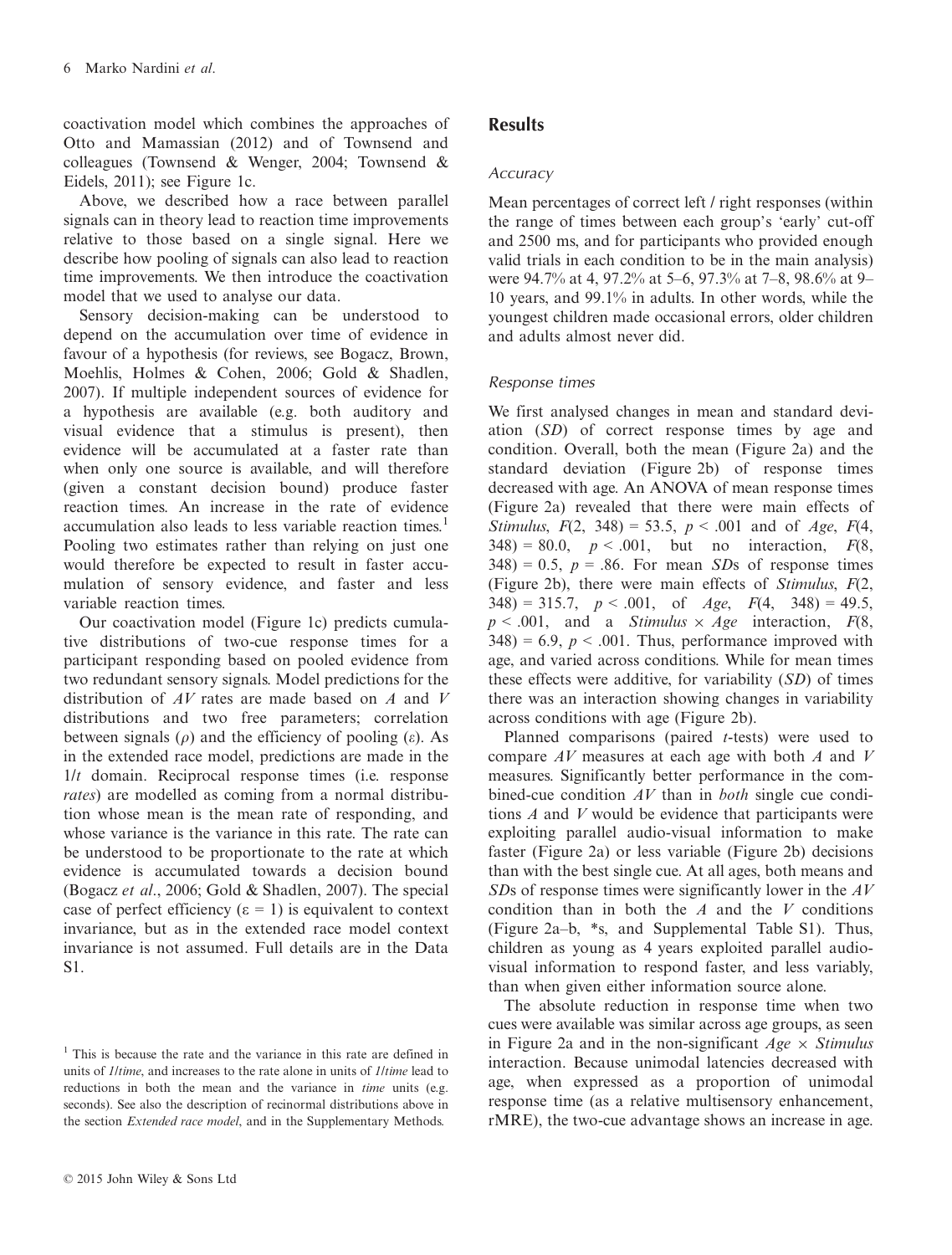

**Figure 2** (a) mean  $\pm$  SEM of the mean latency and (b) mean  $\pm$  SEM of the SD of latency for each participant. \*\*AV differs from A and AV differs from V at the 5% level on paired two-tailed t-tests. (c) Mean cumulative distributions of times in A, V, and AV conditions, compared with the classic race model (AVm), i.e. Miller's bound (Miller, 1982), at 10 probability deciles. \*mean AV time significantly faster than AVm prediction at the 5% level (Sidák-corrected for multiple comparisons) on paired one-tailed t-test.

Calculating rMRE for each participant as (min(A| V)  $-$  AV)/min(A|V)  $*$  100%, the mean (SEM) effect by age group (in %) is 12.5 (1.8), 17.1 (1.9), 19.1 (1.0), 20.7 (2.2), and 25.0 (1.0).

#### Classic race model

Some multisensory speed gains can be predicted by parallel processing. As a first test of the extent to which parallel processing could explain our empirical data (Figure 2a), we compared distributions of two-cue  $(AV)$ response times with those predicted by Miller's bound – that is, the fastest possible times given parallel processing of the single cues as measured in conditions  $A$  and  $V$ under the assumptions of Miller's (1982) model. We compared mean measured AV latencies with mean model predictions (Figure 2c,  $AV$  vs.  $AVm$ ) at each of 10 probability deciles from 0.05 to 0.95 using one-tailed paired *t*-tests, Sidák-corrected for multiple comparisons. At all ages, at least two deciles showed speeds significantly exceeding Miller's bound (Figure 2c, \*, and Supplemental Table S2). The number of deciles exceeding the bound increased from 2 of 10 at 4 years to 8 of 10 in adults (Figure 2c). The significant speed gains relative to Miller's bound indicate that children as young as 4 years on average performed faster than could be explained by Miller's model. This stands in contrast with several previous studies in which only children at older ages showed this result (Barutchu *et al.*, 2009; Barutchu et al., 2010; Brandwein et al., 2011), At all ages in the present data, the lowest deciles are those at which violations of the model occur, a pattern commonly observed in other tests of Miller's bound (e.g. Brandwein et al., 2011; Barutchu et al., 2009; Barutchu et al., 2010; Neil et al., 2006).

#### Extended race model

It has been pointed out that some speed gains relative to the Miller bound may be explained by increased variability when processing single cues, and so need not necessarily indicate coactivation (Otto & Mamassian, 2012). To test whether this could explain our data, we compared distributions of two-cue  $(AV)$  response times with those predicted by the extended race model developed by Otto and Mammasian (2012). Testing the model involves, first, fitting Gaussian distributions to reciprocal response times in conditions A, V, and AV. The mean square errors of these empirical fits are plotted in Figure 3, and the best-fitting parameters are given in Supplemental Table S3. Next, these distributions fitted to conditions  $A$  and  $V$  are used, together with free parameters for correlation ( $\rho$ ) and noise ( $\eta$ ), to fit a model prediction to condition AV. The error of the extended race model fit ('r') is also shown in Figure 3. As might be expected, approximations of the empirical A, V, and AV distributions by recinormal distributions include some error. This need not denote systematic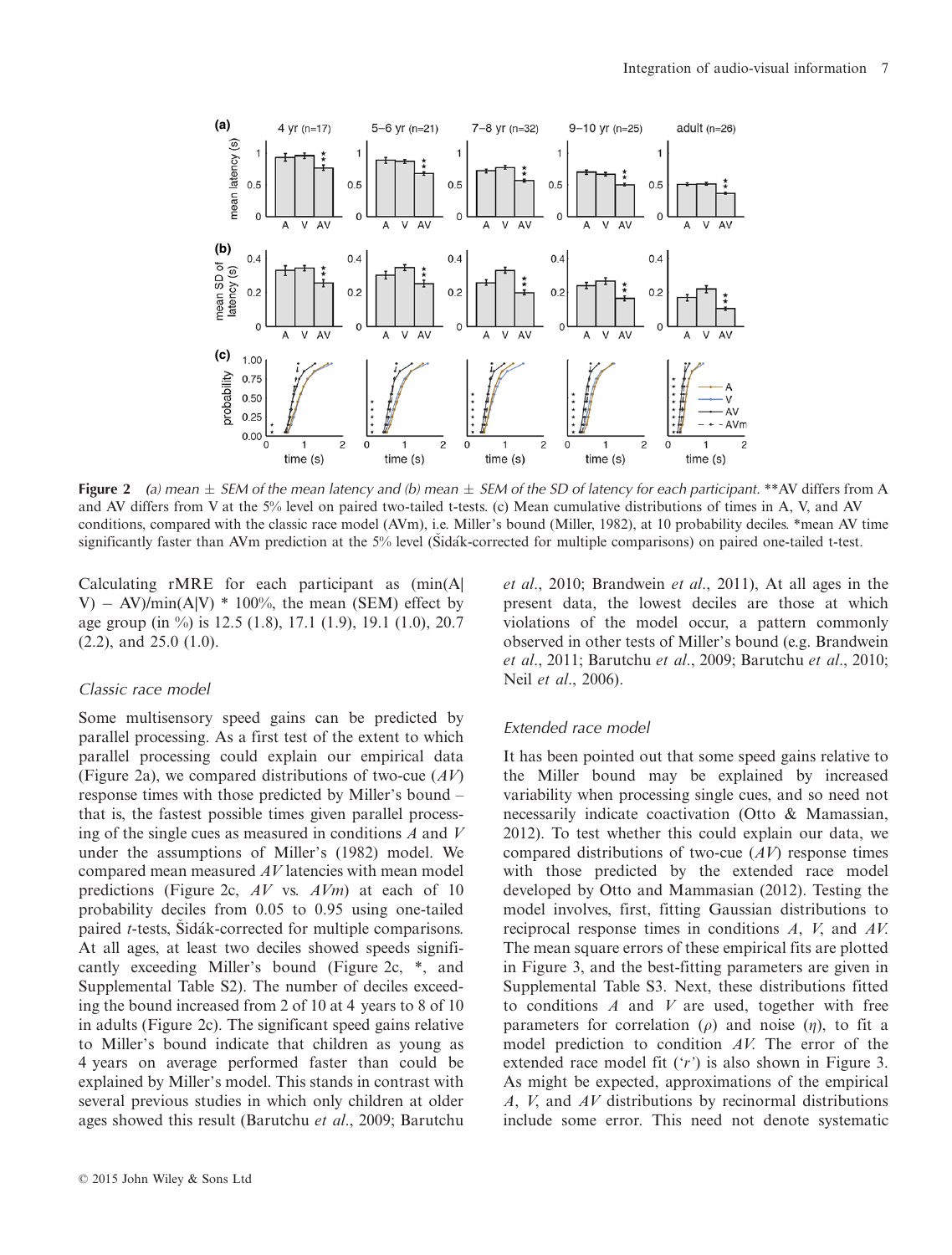

**Figure 3** Mean  $\pm$  SEM mean square error (MSE) of cumulative recinormal fits to empirical response times in conditions A, V, AV, and of extended race model (r) and coactivation model (c) fits to empirical response times in condition AV.

mis-fits; it is also expected due to sampling noise. Fitting of the extended race model prediction 'r' to empirical  $AV$ data also includes error (Figure 3). As Figure 3 shows, extended race model predictions for AV distributions ('r') have higher error than the recinormal fits to empirical A, V, and AV distributions, and this error increases with age. This implies that besides noise due to sampling, the model fit may include a systematic mis-fit, increasing with age.

Figure 4a shows cumulative response time distributions of representative individuals of different ages for empirical  $A$ ,  $V$  and  $AV$  times (points and solid lines), and the best-fitting extended race model-predicted distribution for  $AV$ ,  $AVm$  (red dashed line). While at younger ages deviations from the model tend to be small (red dashed line vs. solid black line), at older ages the empirical data deviate substantially and systematically from model predictions. However, even in older ages differences are not readily apparent from these plots (which also show only a single example participant from each group). To draw conclusions across all participants we carried out an analysis of both central tendency and dispersion, asking to what extent empirical distributions differed from those predicted by the model for each individual in the study. We then made a statistical comparison of empirical and model-predicted values for each age group.

A potential concern when empirical data are fitted by distributions (here, reciprocal reaction times are fitted with Gaussian distributions) is that if empirical distributions systematically differ from those fitted, the fitting process could lead to systematic biases in the estimation of parameters from the data. To check this, we compared model-fitted and empirical measures of centre (mean, median) and dispersion (standard deviation, SD; interquartile range, IQR). We found that the approach of



**Figure 4** Extended race model analysis. (a) Data from representative individuals, one at each age: empirical reaction times (data points), fitted recinormal cumulative distributions (solid lines), and best-fitting extended race model prediction for AV times (dashed red line) for one representative participant from each age group. (b) Group data showing differences between medians and interquartile ranges (IQRs) of recinormal fits to cumulative distributions of empirical AV response times and those predicted by the model via least-squares fits to cumulative AV response time distributions, for individual participants (data points) and as a group mean (+). \*group mean differs significantly from zero on two-tailed one sample t-test (see Supplemental Table S4).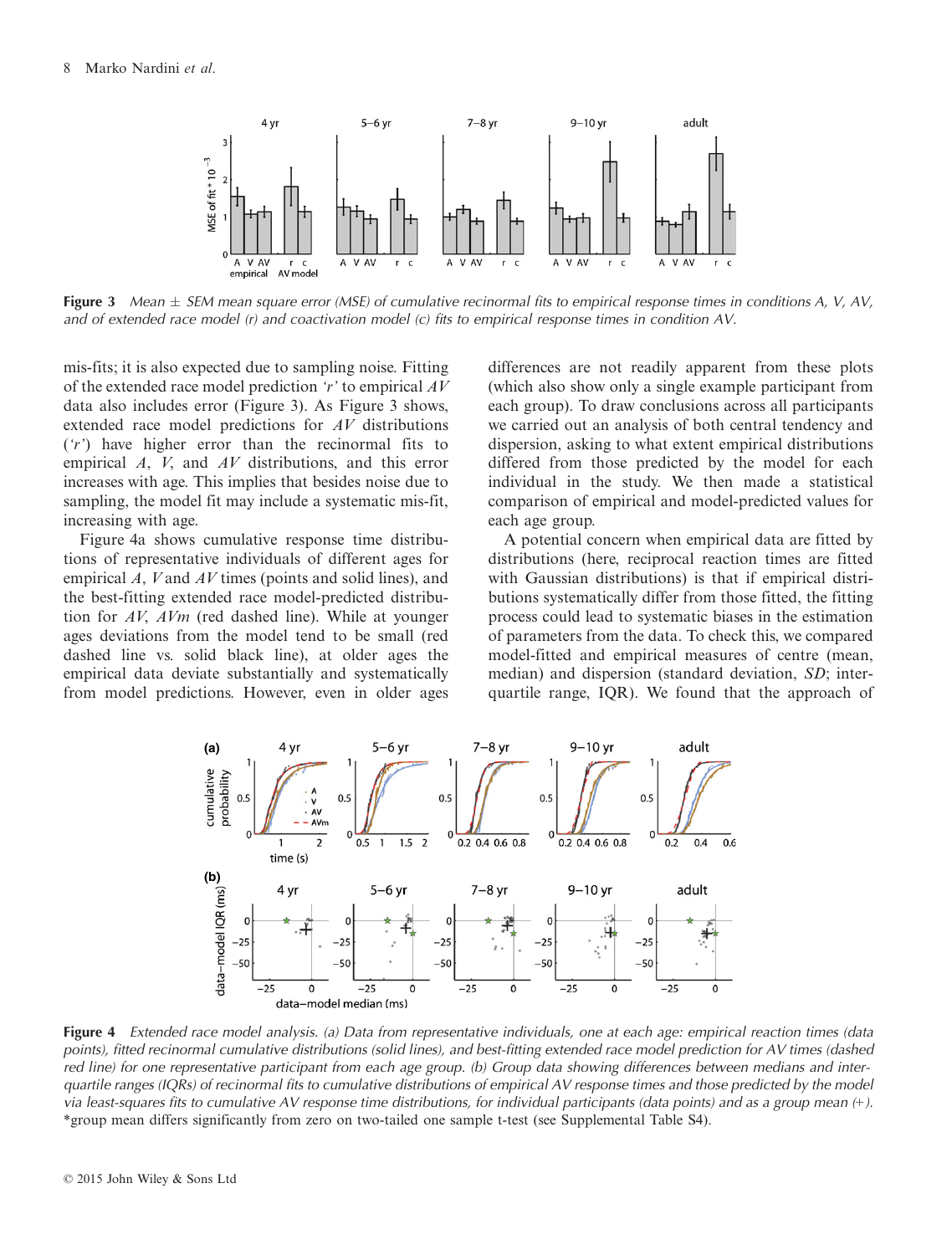fitting Gaussian distributions to reciprocal response times produced biased estimates of mean and SD in our data, while median and interquartile range (IQR) were more robust against such biases; see Supplemental Figure S2. We therefore used median and IQR as summary measures of centre and dispersion. We analysed the differences between median and IQR of fits to empirical AV distributions, and median and IQR of extended race model predictions for the AV condition. Figure 4b plots these differences for each individual subject, and the group mean difference (+ symbol). Twotailed one-sample  $t$ -tests tested the hypothesis that each group's mean median and IQR difference from the model differed from zero (Figure 4b, \*, and Supplemental Table S4). At all ages at least one of these two measures showed performance to be better than the model, and at three ages (5–6, 7–8, adult), both measures were significantly better. Thus, on average, the bestfitting extended race model using two free parameters per observer failed to capture the gains in speed and/or variability of response times from 4 years upwards. The deviations from the model were small but highly systematic.

In summary, from 4 years, response times to simultaneous visual and auditory information were significantly faster and/or less variable than those predicted by the extended race model with  $\rho$  and  $\eta$  parameters providing the best fit to cumulative response time distributions.

Although the extended race model did not correctly predict distributions of reaction times, Table 1 reports the mean best-fitting values for  $\rho$  and  $\eta$  by age group, for comparison with previous results (Otto & Mamassian, 2012) or those from future studies. These fits indicate that the age changes in  $AV$  performance depend on a progressively greater negative correlation between signals and on progressively increasing noise. ANOVAs found that age changes in both parameters were significant: for  $\rho$  (correlation),  $F(4, 116) = 10.0, p < .001$ ; for  $\eta$  (added noise),  $F(4, 116) = 17.7, p < .001$ . A conclusion of much greater noise in the mature as compared with the developing system ( $\eta$  = 1.04 in adults vs. 0.30 at 4 years;

**Table 1** Mean (SEM) for parameters  $\rho$  and  $\eta$  in the extended race model that provided least-squares fits to distributions of AV response times in each age group

| Age group | $\rho$ (correlation) | $\eta$ (added noise) |
|-----------|----------------------|----------------------|
| 4 yr      | 0.06(0.14)           | 0.30(0.05)           |
| $5-6$ yr  | $-0.33(0.12)$        | 0.47(0.06)           |
| $7-8$ yr  | $-0.42(0.08)$        | 0.51(0.05)           |
| $9-11$ yr | $-0.51(0.12)$        | 0.67(0.07)           |
| Adult     | $-0.86(0.05)$        | 1.04(0.07)           |

Table 1) would certainly be counter-intuitive. Together with the findings that this model's best-fitting parameters do not give a good account of the empirical data (Figure 4b), this argues against the extended race model as a good explanation of the empirical results.

#### Coactivation model

We next compared distributions of two-cue  $(AV)$ response times with those predicted by our coactivation model. The first stage of this, fitting Gaussian distributions to reciprocal response times in conditions A, V, and  $AV$ , is the same as for the extended race model. Figure 3 plots the errors of these fits. At the next stage, the distributions fitted to conditions  $A$  and  $V$  are used, together with free parameters for correlation  $(\rho)$  and efficiency  $(\varepsilon)$ , to fit a model prediction to condition AV. Figure 3 plots the error of this model fit  $('c')$ , alongside the error of the extended race model fit  $(r)$ . It is clear from Figure 3 that for condition AV, the error in coactivation model-predicted vs. empirical reaction times (c) is the same as the error in fitting a recinormal distribution to describe empirical AV times  $(AV)$ . Indeed, for all individual participants in all age groups, the recinormal and model-fitted parameters were identical. Likewise, model-predicted median and IQR values exactly matched those of recinormal-fitted AV distributions. To be precise, in all participants these values differed by  $\leq 10^{-4}$  seconds, reflecting the tolerance values in our search for parameters that minimize leastsquares.<sup>2</sup>

The coactivation model is able, in principle, to match recinormal-fitted AV data exactly because, being based on a sum of two normally distributed variables (see Data S1, Eqs 5–6), it always predicts a normal distribution of reciprocal reaction times. Note, however, that being able to fit all observers' data meant that for all observers, correlation and efficiency parameters within permitted bounds could be found; that is, all observers could be fitted with a correlation ranging from  $-1$  to  $+1$  and an efficiency ranging from 0 to 1 (the fitted parameters are described in more detail below).

Paired *t*-tests were used to compare MSEs of fits from the extended race model (Figure 3, 'r' vs.  $(c')$ ). These tests excluded one extreme outlier, a 4-year-old with a very

 $2$  We used the Matlab function *fminsearch* with tolerance parameters TolFun and TolX set to their default values of  $10^{-4}$ . This meant that the search ended when either the MSE or the parameter values changed by less than  $10^{-4}$  on two consecutive iterations. These tolerance values do not directly predict how far medians or IQRs of fitted reaction times might diverge from one fit to another, but they do predict that this divergence should be low, but non-zero.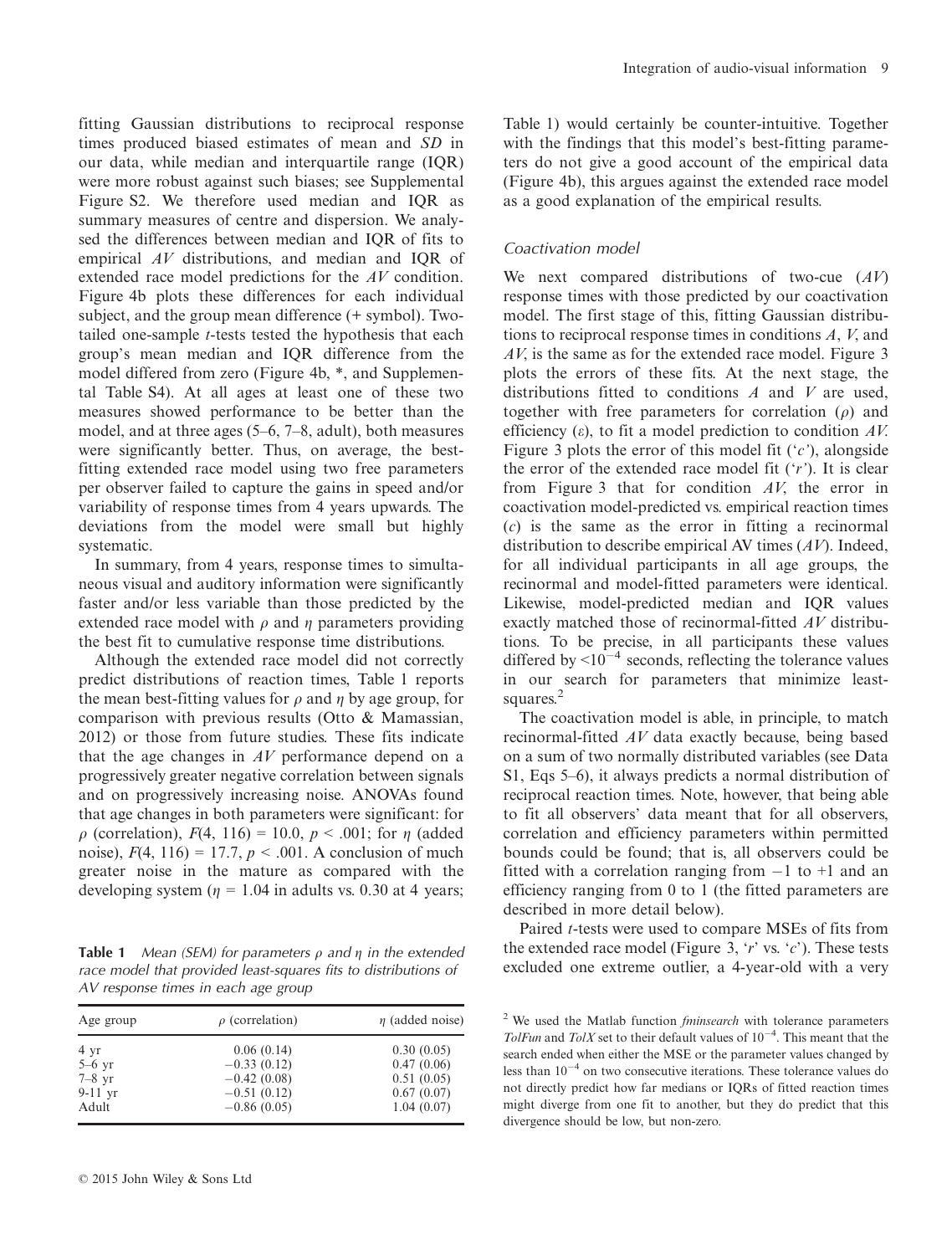**Table 2** Mean (SEM) for parameters  $\rho$  and  $\varepsilon$  (efficiency) in the coactivation model that provided least-squares fits to distributions of AV response times in each age group

| Age group                                 | $\rho$ (correlation)                                                 | $\epsilon$ (efficiency)                                  |
|-------------------------------------------|----------------------------------------------------------------------|----------------------------------------------------------|
| 4 yr<br>$5-6$ yr<br>$7-8$ yr<br>$9-11$ yr | $-0.45(0.046)$<br>$-0.45(0.045)$<br>$-0.44(0.044)$<br>$-0.41(0.052)$ | 0.60(0.009)<br>0.63(0.012)<br>0.64(0.005)<br>0.66(0.013) |
| Adult                                     | $-0.33(0.041)$                                                       | 0.68(0.009)                                              |

high race model MSE, for whom the difference between race and coactivation model MSEs was more than 10 times the interquartile range greater than the median of these differences in this age group. As Supplemental Table S5 reports, MSEs were significantly lower for the coactivation model at all ages.

Table 2 reports the means for the best-fitting parameters  $\rho$  (correlation) and  $\varepsilon$  (efficiency) by age group. These means indicate that correlation changed from being somewhat more negative  $(-0.45$  at 4 years) to somewhat less negative  $(-0.33$  in adults). At the same time, efficiency improved, from 0.60 at 4 years to 0.68 in adults. ANOVAs found that age changes in  $\varepsilon$  (efficiency) were significant,  $F(4, 116) = 8.1$ ,  $p < .001$ , while age changes in  $\rho$  (correlation) were not;  $F(4, 116) = 1.1$ ,  $p = .34$ . A conclusion of age improvements in efficiency – here denoting the proportion of potentially useful signal used when pooling evidence from two sensory channels towards a single decision – is plausible.

# **Discussion**

We used a speeded audio-visual localization task to investigate the development of children's abilities to pool multisensory information. As early as 4 years, the youngest age we tested, children were faster and less variable in their response times given both sensory signals compared with either one alone (Figure 2a–b). These advantages were greater than those predicted by a classic race model widely used to analyse response time distributions (Figure 2c). They were also greater than those predicted by an extended race model that did not assume 'context invariance', but allowed for increased variability when processing two signals (Figure 4b). However, the multisensory advantages at all ages were predicted by a coactivation model predicting responses based on signals that are pooled ahead of a decision. The deviation from race model predictions and consistency with coactivation (pooling) was seen across the age range 4–12 years and in adults, showing early developing and sustained abilities to pool auditory and visual signals for

The overall age improvements in response times and their variability are likely to reflect, firstly, improvements in the speed and spatial acuity of visual and auditory spatial estimates, and secondly, improvements in abilities to map the left/right manual response onto the left/right spatial signal. To keep children motivated, they participated in a secondary game in which they kept track of how many times a particular animal appeared following responses at the target location. It is possible that this additional demand provided some dual-task disadvantage for children compared with adults, in which case some of the age differences found may also be attributable to this demand.

Importantly, the study showed no evidence for a qualitative change in the signal processing strategy over the age range. At all ages, behaviour departed from predictions of parallel sensory decision making and were in line with the predictions of pooling of sensory signals ahead of a decision. Nevertheless, the extent to which behaviour departed from race models increased with age, suggesting extended development of sensory integration through childhood. At one extreme, adults showed an average 25% speed gain, violations of Miller's bound at nearly all (8 of 10) quantiles (Figure 2c), medians and IQRs of response times better than predicted by the extended race model for most individuals (Figure 4b), and a mean estimated pooling efficiency of 0.68 (Table 2). At the other extreme, 4-year-olds showed an average 12% speed gain, violations of Miller's bound at only two of 10 quantiles, medians and IQRs of response times similar to extended race model predictions for many individuals (Figure 4b), and a mean estimated pooling efficiency of 0.60 (Table 2).

Our analysis suggests that the increasing departure with age from the predictions of either race model is explained by the increasing efficiency of pooling. At younger ages, pooling is less efficient (more potentially useful information is lost), so the benefits of pooling are smaller, and behaviour departs less dramatically from the range that can be predicted by parallel-channels models. Age improvements in pooling efficiency would be consistent with childhood brain changes including synaptic pruning and myelination (Huttenlocher & Dabholkar, 1997; Giedd, Blumenthal, Jeffries, Castellanos, Liu et al., 1999), although their dependence on development of specific cortical or subcortical networks remains to be investigated. Another factor contributing to stronger departures from the model in older child and adult observers' data may be the somewhat greater number of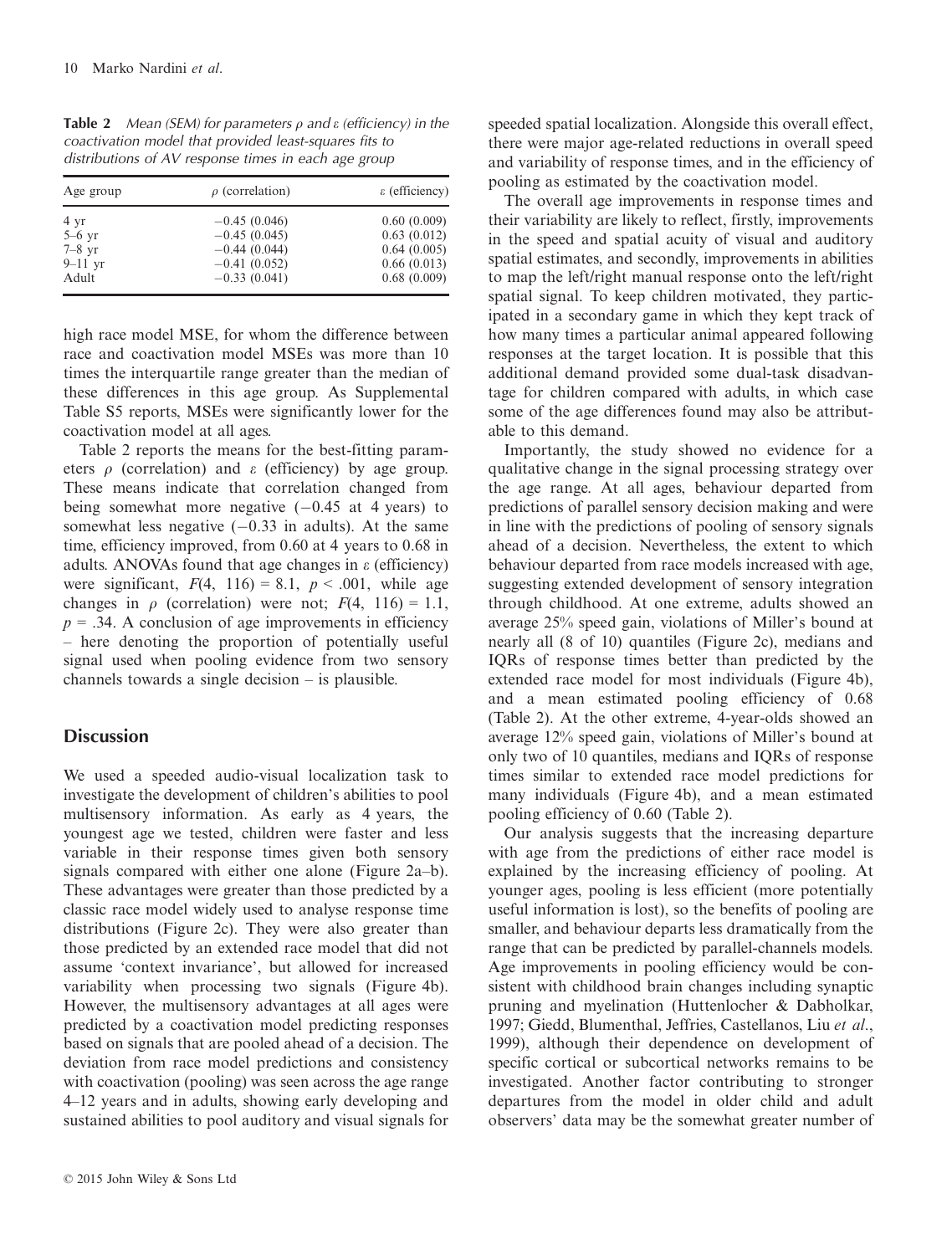data points for adults, or a more consistent (less noisy) patterns of responding. Finally, although instructed to respond as quickly as possible, all observers presumably used some speed/accuracy trade-off, the setting of which is unknown and could have varied across age groups.

These results can reconcile those from previous studies in which infants showed speed gains exceeding race models in a localization task (Neil et al., 2006), but children aged below 7 or 10–12 years did not do so reliably in a central task where the stimulus was always at the same location, straight ahead (Barutchu et al., 2009; Barutchu et al., 2010; Brandwein et al., 2011). In the present left / right localization task, we saw evidence for pooling of signals from 4 years. One might expect that the additional need to make correct spatial decisions would work against finding the greatest speed improvements. However, it may be that the need to localize the stimulus in space on every trial tapped into multisensory decision mechanisms dedicated to spatial localization. A well-known substrate for this kind of localization is the superior colliculus (SC; Wallace et al., 1996; Wallace & Stein, 1997; Stein & Meredith, 1993). Multisensory integration in superior colliculus develops with postnatal sensory experience, which seems to be learnt via the cortico-SC projection (Stein et al., 2009). The decisions in our study may also (or alternatively) have depended on other cortical mechanisms (Molholm et al., 2002; Martuzzi et al., 2007; Noppeney et al., 2010). A study with adults directly comparing saccadic, directed manual and simple manual responses found violations of Miller's bound in all three cases (Hughes et al., 1994). The present developmental results from a directed manual task, together with previous data from spatial orienting (Neil et al., 2006) and simple manual tasks (Barutchu et al., 2009; Barutchu et al., 2010; Brandwein et al., 2011), suggest that pooling of auditory and visual signals may develop much earlier for spatial localization of signals than for simple detection of their onset. A followup study comparing simple responses and localization directly should test this interpretation.

Together, the good predictions of empirical reaction time distributions, the lower MSEs of fits, and the more interpretable age changes in model parameters give strong reason to favour the coactivation model. Of course, the race and coactivation models we tested represent one variant of each, and it is possible that alternative models of either race or coactivation mechanisms would behave differently. Nevertheless, these results are the first to meet the challenge posed by a recent critique of standard analyses of multisensory decision making (Otto & Mamassian, 2012). In that study, violations of the race model for judgments based on arbitrary pairings of sensory stimuli (e.g. motion

direction and colour change) could be shown to be explicable by parallel decision making. In our study, spatial location judgments based on visual and auditory signals – a common and ecologically important function – was not explicable in this way. This is not surprising given the evidence for numerous cortical and sub-cortical mechanisms for pooling of visual and auditory information about target onsets (e.g. Wallace *et al.*, 1996; Wallace & Stein, 1997; Stein et al., 2009; Molholm et al., 2002; Martuzzi et al., 2007; Noppeney et al., 2010). In a future study it would be ideal to make direct comparisons to test how differences in model fit are related to the choice of stimulus pairing.

While we found evidence for departures from race models, and consistency with coactivation, in our youngest group, 4 years, the earliest age at which this behaviour would be evident is not yet known. There has been evidence from infants, using a reflexive orienting task and a classic race model analysis, for speed gains exceeding the Miller race model at 8–10 months (Neil et al., 2006). To understand development below 4 years, future studies should also test the extended race and coactivation models used here, and should evaluate potential differences between reflexive and voluntary tasks.

It is interesting to compare how our evidence for multisensory speed gains via pooling of signals from at least 4 years of age stands with results from numerous developmental studies measuring multisensory precision, in tasks that were not speeded. These tasks have found absent or sub-optimal pooling of signals until much later in childhood (Gori et al., 2008; Nardini et al., 2008; Nardini et al., 2010; Gori et al., 2012; Nardini et al., 2013; Petrini *et al.*, 2014). In these studies, children aged 8 years or older did not improve their perceptual discrimination thresholds by taking correctly weighted averages of multiple estimates (e.g. in Gori et al., 2008, visual and haptic estimates of the heights of blocks). This highlights the gap, also in the adult literature, between research on the speed and the accuracy of multisensory decisions. Real-world behaviour requires the constant setting of speed/accuracy trade-offs. The present work provides a basis for future studies to model both the time course and the precision of decisions in developing sensory systems. The development of an 'ideal observer' pooling model in the present study may be a useful step towards this. Interestingly, our model suggested that even adults showed only 68% of their theoretically optimal pooling efficiency in terms of decision speed. In contrast, adults making perceptual judgments that are not time-limited often show near-100% efficient (or near-Bayes-optimal) performance (e.g. Ernst & Banks, 2002; Alais & Burr, 2004). An intriguing question is to what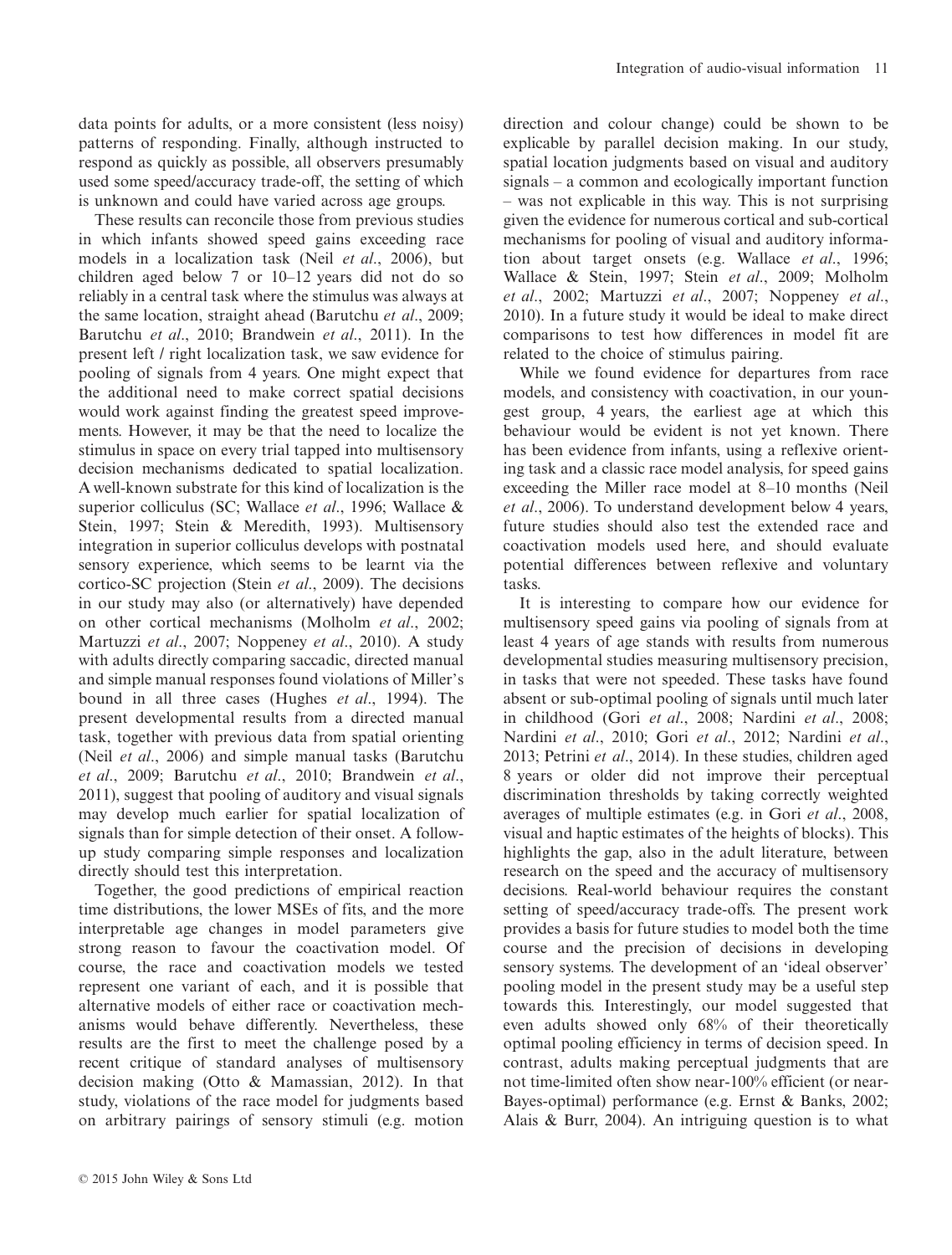extent this represents a speed–accuracy trade-off, and whether a single model could capture the efficiency (relative to an ideal observer) of both the speed and the accuracy of decisions, including shifts in these as task demands are changed. Introducing rewards that depend on both time and accuracy can result in 'ideal observer' predictions for the speed / accuracy trade-off itself. Another question is in what circumstances observers can find optimal trade-offs (i.e. those that maximize their reward rate; Gold & Shadlen, 2002), and how these abilities develop.

The greatest challenge for explaining sensory and multisensory development – in the present case, two-fold improvements in unisensory speed, together with improving efficiency in pooling –is to understand the mechanisms of change. Such mechanisms need to be understood at several distinct levels of analysis – for example, following Marr's (1982) influential formulation, both the algorithms used for sensory processing and their 'biophysical' underpinnings need to be understood, which can be considered to provide separate (albeit inter-related) levels of explanation. An important challenge, recently highlighted by Poggio (2012), is to include development and learning in a full explanation of how sensory systems work. In the present case, we would like to know how development and learning shape humans' abilities to use multiple senses to detect nearby objects, and how these processes are reflected both in the changing computations that sensory systems carry out, and in changes to the neural circuits underlying these.

# Acknowledgments

Thanks to Samir Zughni for help with programming. Supported by Economic and Social Research Council grants RES-062-23-0819, RES-061-25-0523 and ES/ K005308/1, grant 220020240 from the James S. McDonnell Foundation 21st Century Science Scholar in Understanding Human Cognition Program, the NIHR Moorfields Biomedical Research Centre for Ophthalmology, and a Royal Society Wolfson Research Merit Award.

# References

- Alais, D., & Burr, D. (2004). The ventriloquist effect results from near optimal crossmodal integration. Current Biology, 14, 257–262.
- Bahrick, L.E., & Lickliter, R. (2000). Intersensory redundancy guides attentional selectivity and perceptual learning in infancy. Developmental Psychology, 36, 190–201.
- Barutchu, A., Crewther, D.P., & Crewther, S.G. (2009). The race that precedes coactivation: development of multisensory facilitation in children. Developmental Science, 12, 464–473.
- Barutchu, A., Crewther, S.G., Fifer, J., Shivdasani, M.N., Innes-Brown, H. et al. (2011). The relationship between multisensory integration and IQ in children. Developmental Psychology, 47, 877–885.
- Barutchu, A., Danaher, J., Crewther, S.G., Innes-Brown, H., Shivdasani, M.N. et al. (2010). Audiovisual integration in noise by children and adults. Journal of Experimental Child Psychology, 105, 38–50.
- Bogacz, R., Brown, E., Moehlis, J., Holmes, P., & Cohen, J.D. (2006). The physics of optimal decision making: a formal analysis of models of performance in two-alternative forcedchoice tasks. Psychological Review, 113, 700–765.
- Brainard, D.H. (1997). The psychophysics toolbox. Spatial Vision, 10, 433–436.
- Brandwein, A.B., Foxe, J.J., Russo, N.N., Altschuler, T.S., Gomes, H. et al. (2011). The development of audiovisual multisensory integration across childhood and early adolescence: a high-density electrical mapping study. Cerebral Cortex, 21, 1042–1055.
- Carpenter, R.H., & Williams, M.L. (1995). Neural computation of log likelihood in control of saccadic eye movements. Nature, 377, 59–62.
- Clark, J.J., & Yuille, A.L. (1990). Data fusion for sensory information processing systems. Boston, MA: Kluwer Academic.
- Diederich, A. (1995). Intersensory facilitation of reaction time: evaluation of counter and diffusion coactivation models. Journal of Mathematical Psychology, 39, 197–215.
- Ernst, M.O. (2005). A Bayesian view on multimodal cue integration. In G. Knoblich, I.M. Thornton, M. Grosjean & M. Shiffrar (Eds.), Human body perception from the inside out (pp. 105–131). New York: Oxford University Press.
- Ernst, M.O., & Banks, M.S. (2002). Humans integrate visual and haptic information in a statistically optimal fashion. Nature, 415, 429–433.
- Giedd, J.N., Blumenthal, J., Jeffries, N.O., Castellanos, F.X., Liu, H. et al. (1999). Brain development during childhood and adolescence: a longitudinal MRI study. Nature Neuroscience, 2, 861–863.
- Gold, J.I., & Shadlen, M.N. (2002). Banburismus and the brain: decoding the relationship between sensory stimuli, decisions, and reward. Neuron, 36, 299–308.
- Gold, J.I., & Shadlen, M.N. (2007). The neural basis of decision making. Annual Review of Neuroscience, 30, 535–574.
- Gori, M., Del Viva, M., Sandini, G., & Burr, D. (2008). Young children do not integrate visual and haptic form information. Current Biology, 18, 694–698.
- Gori, M., Sandini, G., & Burr, D. (2012). Development of visuo-auditory integration in space and time. Frontiers in Integrative Neuroscience, 6, 77.
- Grice, G.R., Canham, L., & Boroughs, J.M. (1984). Combination rule for redundant information in reaction time tasks with divided attention. Perception & Psychophysics, 35, 451-463.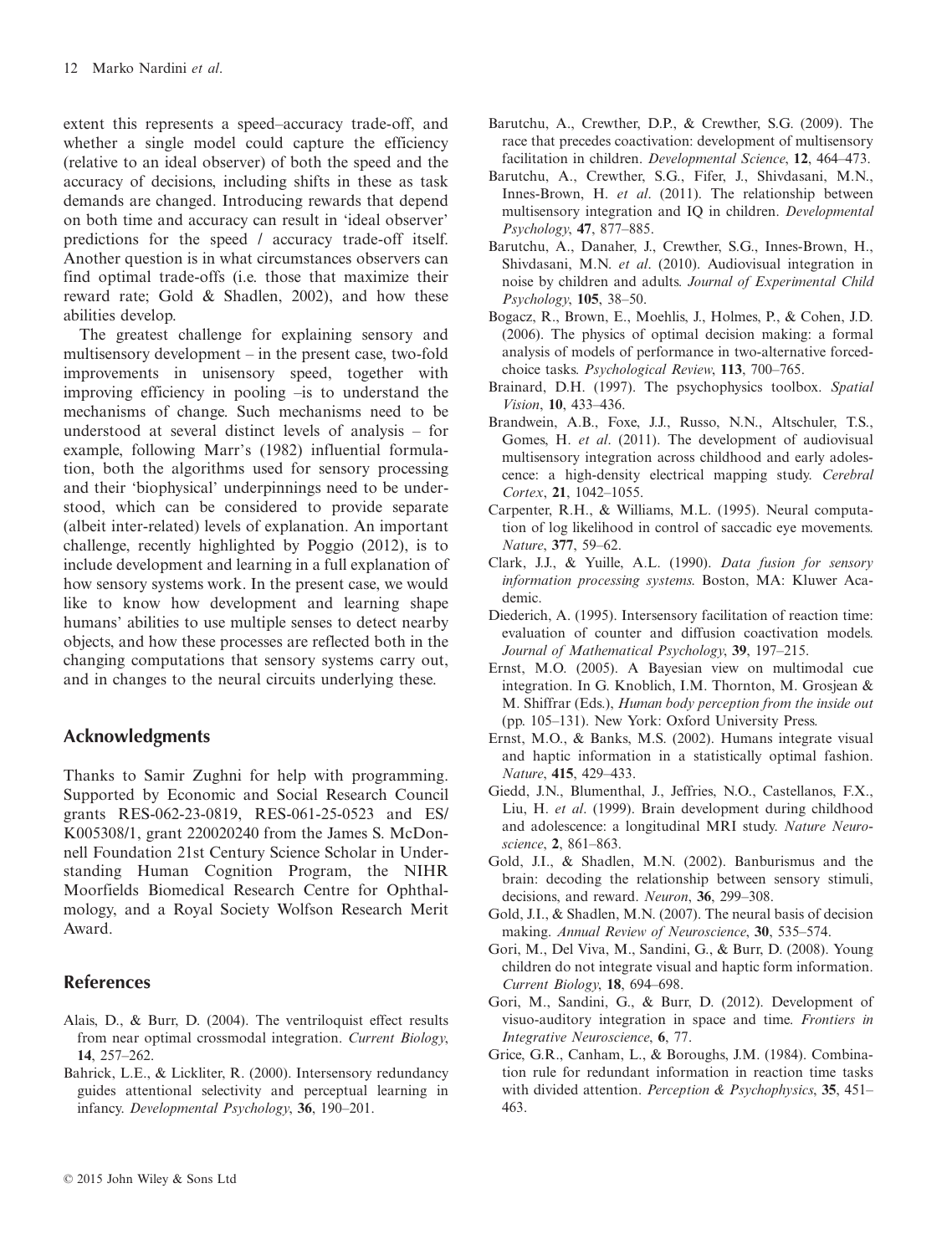- Hughes, H.C., Reuter-Lorenz, P.A., Nozawa, G., & Fendrich, R. (1994). Visual-auditory interactions in sensorimotor processing: saccades versus manual responses. Journal of Experimental Psychology: Human Perception and Performance, 20, 131-153.
- Huttenlocher, P.R., & Dabholkar, A.S. (1997). Regional differences in synaptogenesis in human cerebral cortex. Journal of Comparative Neurology, 387, 167–178.
- Lewkowicz, D.J., & Turkewitz, G. (1981). Intersensory interaction in newborns: modification of visual preferences following exposure to sound. Child Development, 52, 827–832.
- Luce, R.D. (1986). Response times: Their role in inferring elementary mental organization. New York: Oxford University Press.
- Marr, D. (1982). Vision: A computational investigation into the human representation and processing of visual information. New York: Freeman.
- Martuzzi, R., Murray, M.M., Michel, C.M., Thiran, J.P., Maeder, P.P. et al. (2007). Multisensory interactions within human primary cortices revealed by BOLD dynamics. Cerebral Cortex, 17, 1672–1679.
- Miller, J. (1982). Divided attention: evidence for coactivation with redundant signals. Cognitive Psychology, 14, 247–279.
- Miller, J. (1986). Timecourse of coactivation in bimodal divided attention. Perception & Psychophysics, 40, 331–343.
- Molholm, S., Ritter, W., Murray, M.M., Javitt, D.C., Schroeder, C.E. et al. (2002). Multisensory auditory-visual interactions during early sensory processing in humans: a high-density electrical mapping study. Brain Research. Cognitive Brain Research, 14, 115–128.
- Nardini, M., Bedford, R., & Mareschal, D. (2010). Fusion of visual cues is not mandatory in children. Proceedings of the National Academy of Sciences, USA, 107, 17041–17046.
- Nardini, M., Begus, K., & Mareschal, D. (2013). Multisensory uncertainty reduction for hand localization in children and adults. Journal of Experimental Psychology: Human Perception and Performance, 39, 773–787.
- Nardini, M., Jones, P., Bedford, R., & Braddick, O. (2008). Development of cue integration in human navigation. Current Biology, <sup>18</sup>, 689–693.
- Neil, P.A., Chee-Ruiter, C., Scheier, C., Lewkowicz, D.J., & Shimojo, S. (2006). Development of multisensory spatial integration and perception in humans. Developmental Science, 9, 454–464.
- Noppeney, U., Ostwald, D., & Werner, S. (2010). Perceptual decisions formed by accumulation of audiovisual evidence in prefrontal cortex. Journal of Neuroscience, 30, 7434– 7446.
- Otto, T.U., & Mamassian, P. (2012). Noise and correlations in parallel perceptual decision making. Current Biology, 22, 1391–1396.
- Petrini, K., Remark, A., Smith, L., & Nardini, M. (2014). When vision is not an option: children's integration of auditory and haptic information is suboptimal. Developmental Science, 17, 376–387.
- Poggio, T. (2012). The levels of understanding framework, revised. Perception, 41, 1017–1023.
- Raab, D.H. (1962). Statistical facilitation of simple reaction times. Transactions of the New York Academy of Sciences, 24, 574–590.
- Reddi, B.A., Asrress, K.N., & Carpenter, R.H. (2003). Accuracy, information, and response time in a saccadic decision task. Journal of Neurophysiology, 90, 3538–3546.
- Schroger, E., & Widmann, A. (1998). Speeded responses to audiovisual signal changes result from bimodal integration. Psychophysiology, 35, 755–759.
- Schwarz, W. (1989). A new model to explain the redundantsignals effect. *Perception & Psychophysics*, 46, 498–500.
- Stein, B.E., & Meredith, M.A. (1993). The merging of the senses. Cambridge, MA: MIT Press.
- Stein, B.E., Stanford, T.R., & Rowland, B.A. (2009). The neural basis of multisensory integration in the midbrain: its organization and maturation. Hearing Research, 258, 4–15.
- Townsend, J.T., & Eidels, A. (2011). Workload capacity spaces: a unified methodology for response time measures of efficiency as workload is varied. Psychonomic Bulletin & Review, 18, 659–681.
- Townsend, J.T., & Nozawa, G. (1995). On the spatio-temporal properties of elementary perception: an investigation of parallel, serial, and coactive theories. Journal of Mathematical Psychology, 39, 321–359.
- Townsend, J.T., & Wenger, M.J. (2004). A theory of interactive parallel processing: new capacity measures and predictions for a response time inequality series. Psychological Review, 111, 1003–1035.
- Wallace, M.T., & Stein, B.E. (1997). Development of multisensory neurons and multisensory integration in cat superior colliculus. Journal of Neuroscience, 17, 2429–2444.
- Wallace, M.T., Wilkinson, L.K., & Stein, B.E. (1996). Representation and integration of multiple sensory inputs in primate superior colliculus. Journal of Neurophysiology, **76**, 1246–1266.

Received: 22 September 2014 Accepted: 21 April 2015

# Supporting Information

Additional Supporting Information may be found in the online version of this article:

Data S1. Supplemental Methods.

Figure S1. Response time distributions and cut-offs for "early" responses. a. distributions of response times, pooled across all three experimental conditions. b. distributions of negative reciprocal response times. c. normal plots of negative reciprocal response times. Dashed lines indicate change-points of bilinear fits, used as a cut-off to define early responses.

Figure S2. Mean  $\pm$  95% c.i. error in estimates of mean, SD, median, and IQR of response times via recinormal fits to reaction time data in the extended race model. \* 95% confidence interval excludes zero.

Table S1. Results of planned comparisons (two-tailed paired t-tests) for mean response times in condition AV vs. conditions A and V; see Fig. 1bc. \* significant at the 5% level.